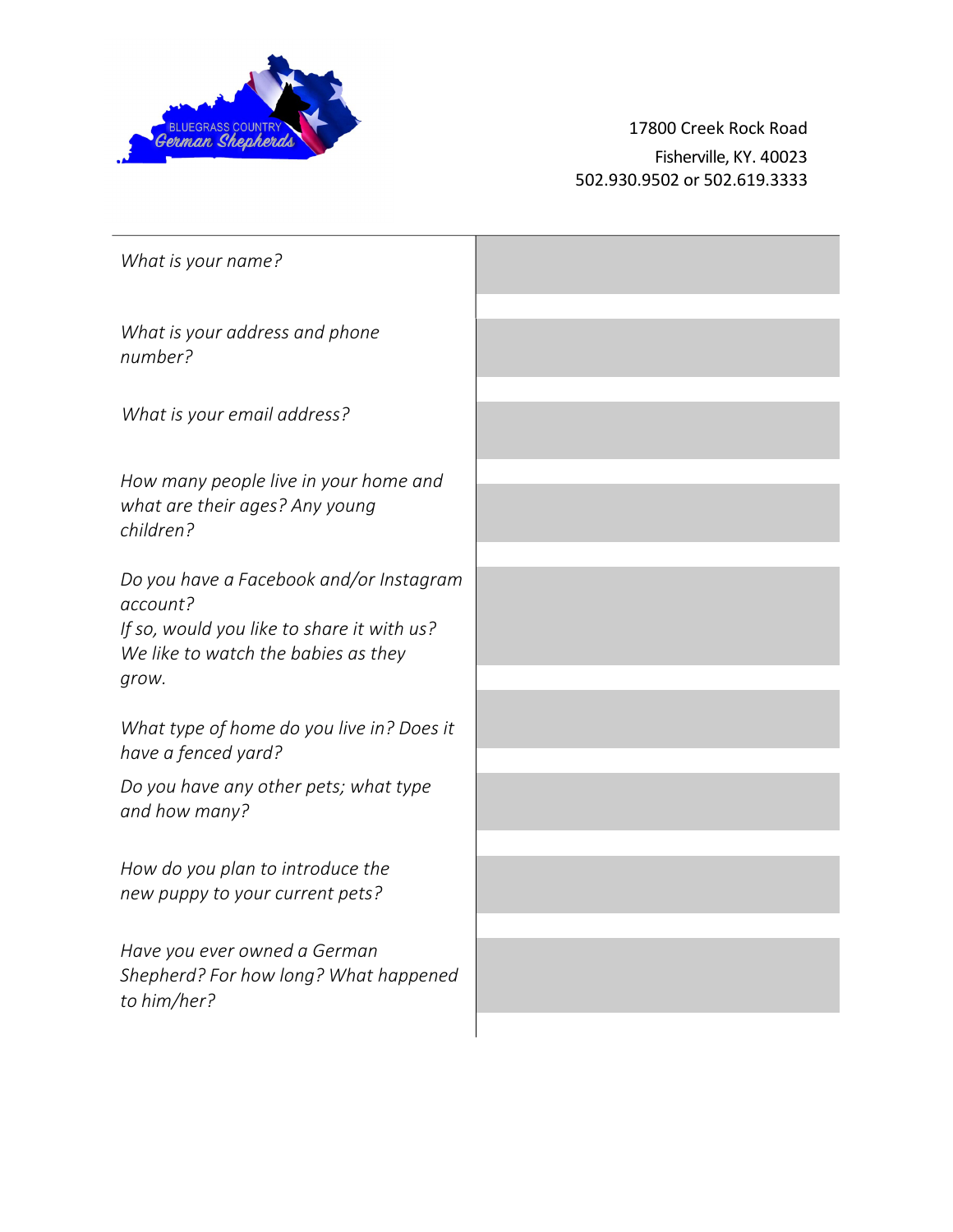

of service and/or employment.

17800 Creek Rock Road Fisherville, KY. 40023 502.930.9502 or 502.619.3333

| Have you ever gotten rid of a pet/dog?<br>Was it to an animal shelter?             |  |
|------------------------------------------------------------------------------------|--|
|                                                                                    |  |
| Have you ever owned and raised a puppy?<br>Will this puppy be indoors or outdoors? |  |
| Crate trained?                                                                     |  |
|                                                                                    |  |
| What are your goals for this puppy?                                                |  |
| Companion, Sports, Service, Therapy, or                                            |  |
| Breeding, etc.                                                                     |  |
|                                                                                    |  |
|                                                                                    |  |
| How will the puppy be trained? Personal or                                         |  |
| Professional? Who will care for puppy                                              |  |
| when not at home?                                                                  |  |
| Are you affiliated with or retired from                                            |  |
| military services, or a first responder?                                           |  |
| <b>Active or Retired Military and First</b>                                        |  |
| Responders receive a 10% discount                                                  |  |
| at owners' discretion and with proof                                               |  |
|                                                                                    |  |

## Continued Next Page